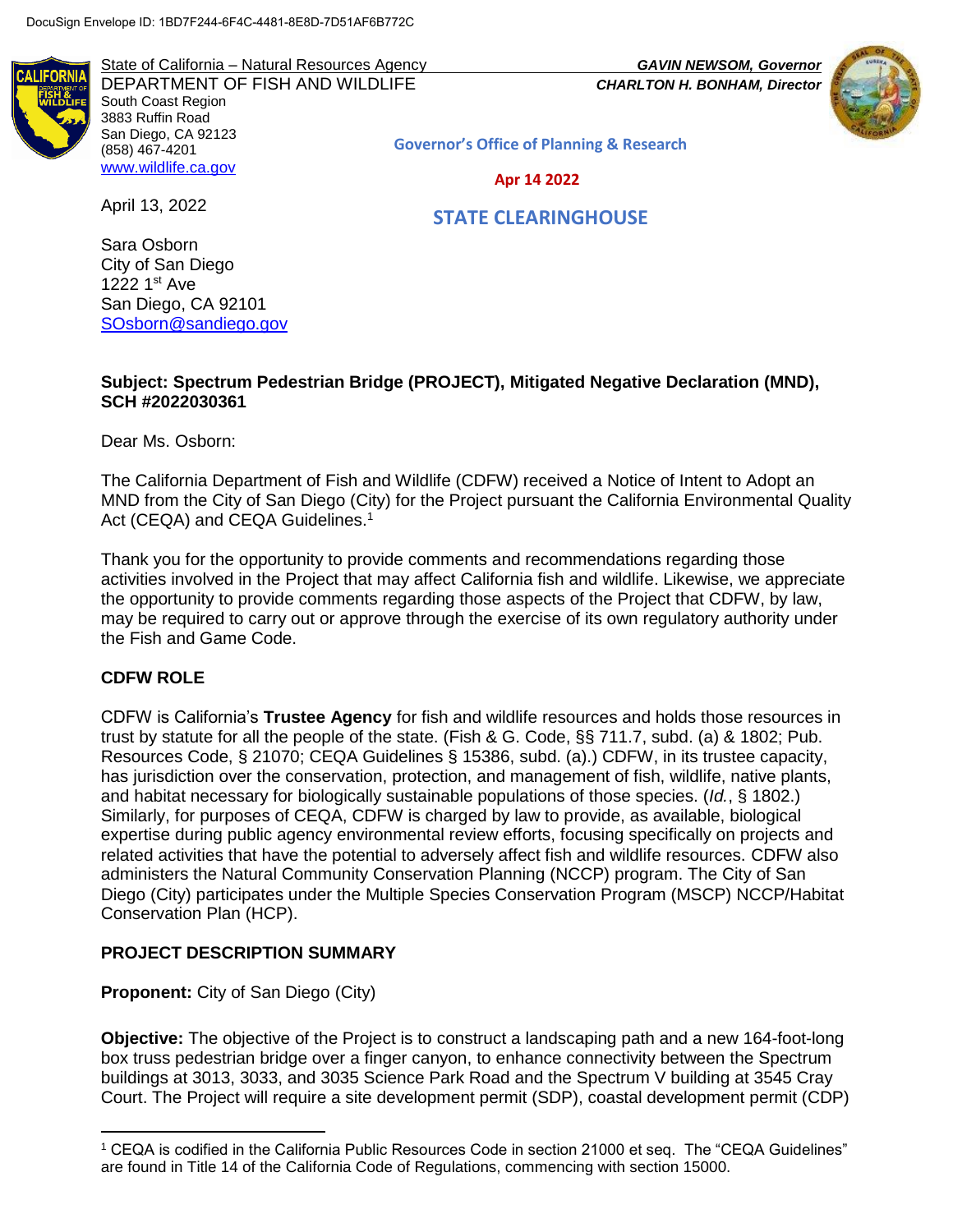Ms. Sara Osborn City of San Diego April 13, 2022 Page 2 of 5

and planned development permit (PDP) to amend the existing SDP/CDP/PDP (PTS 556056, 3115 Mayfield Row and 3013- 3033 Science Park Road) and CDP-96775 (3545 Cray Court). Project activities include vegetation removal, minor balanced grading, installation of two pile foundations and the bridge, installation of a crane pad for use during construction, creation of foot paths, and installation of landscaping.

The Project will require encroachment into an open space easement, created to preserve steep slopes as part of the La Jolla Pines Technology Center Project in 1992. Encroachment will involve 3,891.57 square feet of temporary construction impact, which will be revegetated, as well as a 192.5-square-foot impermeable bridge abutment, and permeable dirt and granite pathways over 550.94 square feet. No steep slopes will be impacted as part of the Project. The open space easement was granted to the City, with no third-party beneficiaries.

**Location:** The Project site is located in an urban canyon within the community of La Jolla, bounded to the west by North Torrey Pines Road, to the south by Cray Court and to the north by Science Park Road. The Project is outside of the City's Multi-Habitat Planning Area (MHPA), which lies approximately 1,400 feet to the southeast.

**Biological Setting:** The Project will directly impact 0.32 acre, including 0.01 acre of southern maritime chaparral (identified as Tier I in the City's Biology Guidelines; City of San Diego 2018), 0.15 acre of eucalyptus woodland, and 0.16 acre of urban/developed land. No direct impacts to sensitive plant species are anticipated.

Sensitive wildlife species with moderate to high potential to occur on site include Belding's orangethroated whiptail (*Aspidoscelis hyperythra beldingi;* CDFW Watch List), San Diegan tiger whiptail (*Aspidoscelis tigris stejnegeri*; California Species of Special Concern (SSC)), red diamond rattlesnake (*Crotalus ruber*; SSC), coastal California gnatcatcher (*Polioptila californica californica*; Federal Endangered Species Act (ESA)-listed Threatened; SSC), and southern California rufouscrowned sparrow (*Aimophila ruficeps canescens*; CDFW Watch List).

### **COMMENTS AND RECOMMENDATIONS**

The City coordinated with the United States Fish and Wildlife Service (USFWS) and CDFW (collectively called the Wildlife Agencies), in a meeting on September 17, 2021, as well as through subsequent e-mails. The encroachment on the open space easement was discussed, as well as CDFW concerns over indirect impacts from bridge lighting and shading. Additionally, one of the bridge abutments will occur within 100 feet of southern riparian scrub and encroaches on a wetland buffer. After discussion, CDFW provided concurrence that the reduced wetland buffer is acceptable and had no additional concerns about bridge lighting or shading.

CDFW offers the comments and recommendations below to assist the City in adequately identifying and/or mitigating the Project's significant, or potentially significant, direct, and indirect impacts on fish and wildlife (biological) resources.

# **I. Mitigation Measure or Alternative and Related Impact Shortcoming**

### **COMMENT #1:** Nesting Bird Impacts

**Issue:** The MND does not adequately avoid or minimize impacts to nesting birds. The Biological Resources Report (BRR; RECON, 2021) indicates that measures such as pre-activity bird surveys,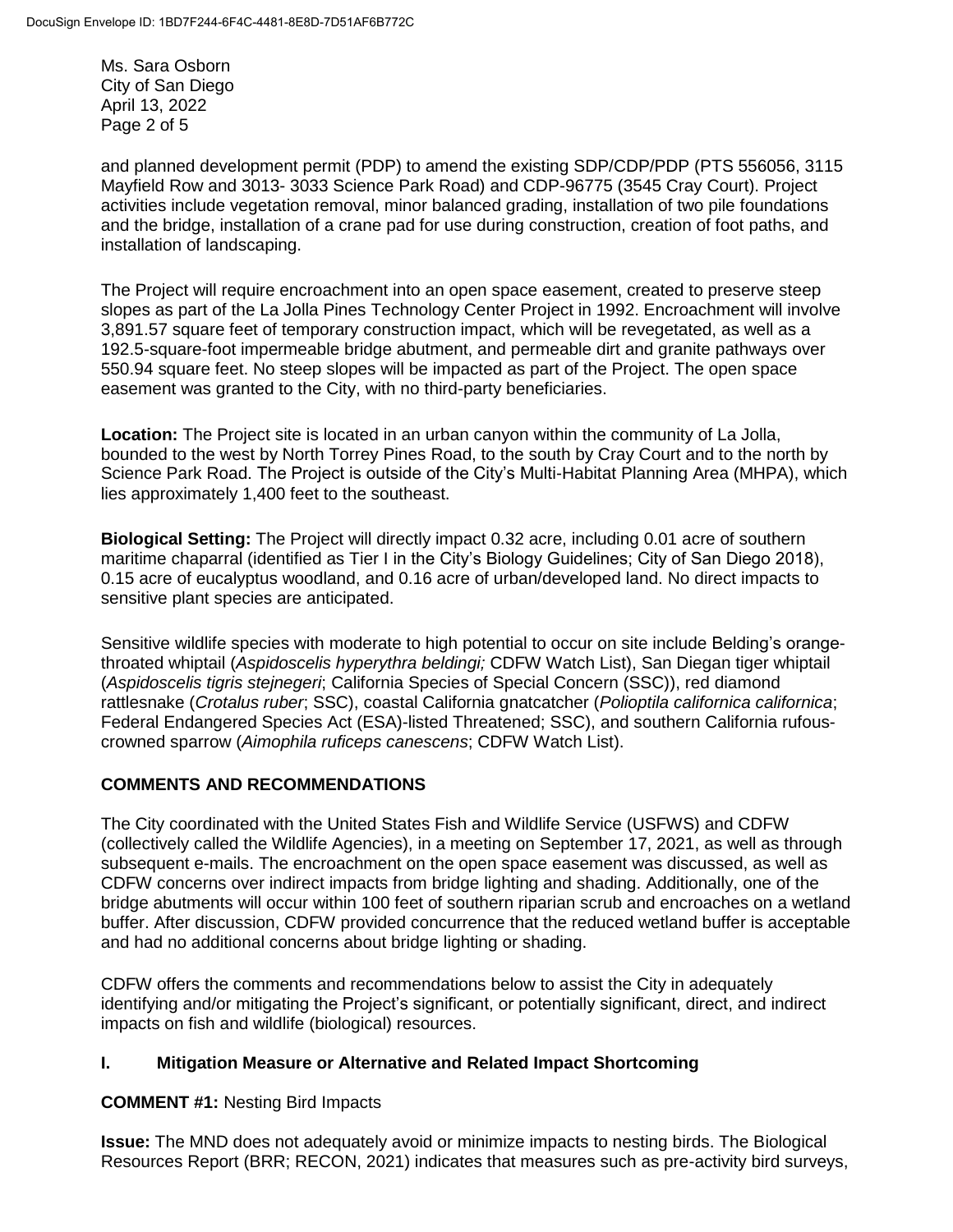Ms. Sara Osborn City of San Diego April 13, 2022 Page 3 of 5

nest avoidance, and construction monitoring are anticipated, to ensure compliance with the Migratory Bird Treaty Act (MBTA) as well as other federal and state laws pertaining to migratory and nesting birds. Section 6.0 in the BRR states that, "The biological monitor will attend the preconstruction meeting, be present during construction as needed to prevent impacts to protected avian species (including coastal California gnatcatcher), educate construction personnel, and coordinate with and report to the City's Mitigation Monitoring Coordination (MMC) section. These measures will be spelled out as conditions of approval for the project." However, there are no conditions of approval in the MND, or associated mitigation measures included, to ensure that impacts to nesting birds are avoided.

To adequately identify nesting bird presence in the Project area, all vegetation within the Project footprint and a surrounding 100-foot buffer should be surveyed by a qualified biologist for nesting bird presence, no more than three days prior to ground disturbance, vegetation removal, or construction activities. Species-appropriate buffer zones of no activity should be established around any active nests and be monitored until the nest is no longer active.

**Why impact would occur:** Direct impacts to nesting birds may occur from vegetation removal; indirect impacts may occur from vibration, noise, dust, and increased human activity related to construction.

**Evidence impact would be significant:** In addition to the federal Migratory Bird Treaty Act, the California Fish and Game Code Sections 3503, 3503.5, and 3513 require the avoidance of the incidental loss of eggs or nestlings, or activities that lead to nest abandonment (Fish & G. Code, § 3503, 3503.5, and 3513 *et seq*.).

### **Recommended Potentially Feasible Mitigation Measure(s) (Regarding Mitigation Measure or Alternative and Related Impact Shortcoming)**

### **Mitigation Measure #1:**

**To minimize significant impacts:** To avoid impacts to nesting birds, the MND should require that clearing of vegetation and construction occur outside of the peak avian breeding season which generally runs from February 1 through September 1 (as early as January 1 for some raptors). If vegetation clearing or project construction are necessary during the bird breeding season, a qualified biologist with experience in conducting bird breeding surveys should conduct weekly bird surveys for nesting birds, within three days prior to the work in the area, and ensure no nesting birds in the project area would be impacted by the project. If an active nest is identified, a buffer should be established between the construction activities and the nest so that nesting activities are not interrupted. The buffer should be a minimum width of 100-300 feet, depending on the species (500 feet for raptors), be delineated by temporary fencing, and remain in effect as long as construction is occurring or until the nest is no longer active. No project construction should occur within the fenced nest zone until the young have fledged, are no longer being fed by the parents, have left the nest, and will no longer be impacted by the project. Reductions in the nest buffer distance may be appropriate depending on the avian species involved, ambient levels of human activity, screening vegetation, or possibly other factors.

### **COMMENT #2: Scientific Collecting Permit and Species Relocation Plan**

In addition to CESA, CDFW currently implements its authority to issue permits for the take or possession of wildlife, including mammals, birds, and the nests and eggs thereof, reptiles, amphibians, fish, certain plants, and invertebrates for scientific, educational, and propagation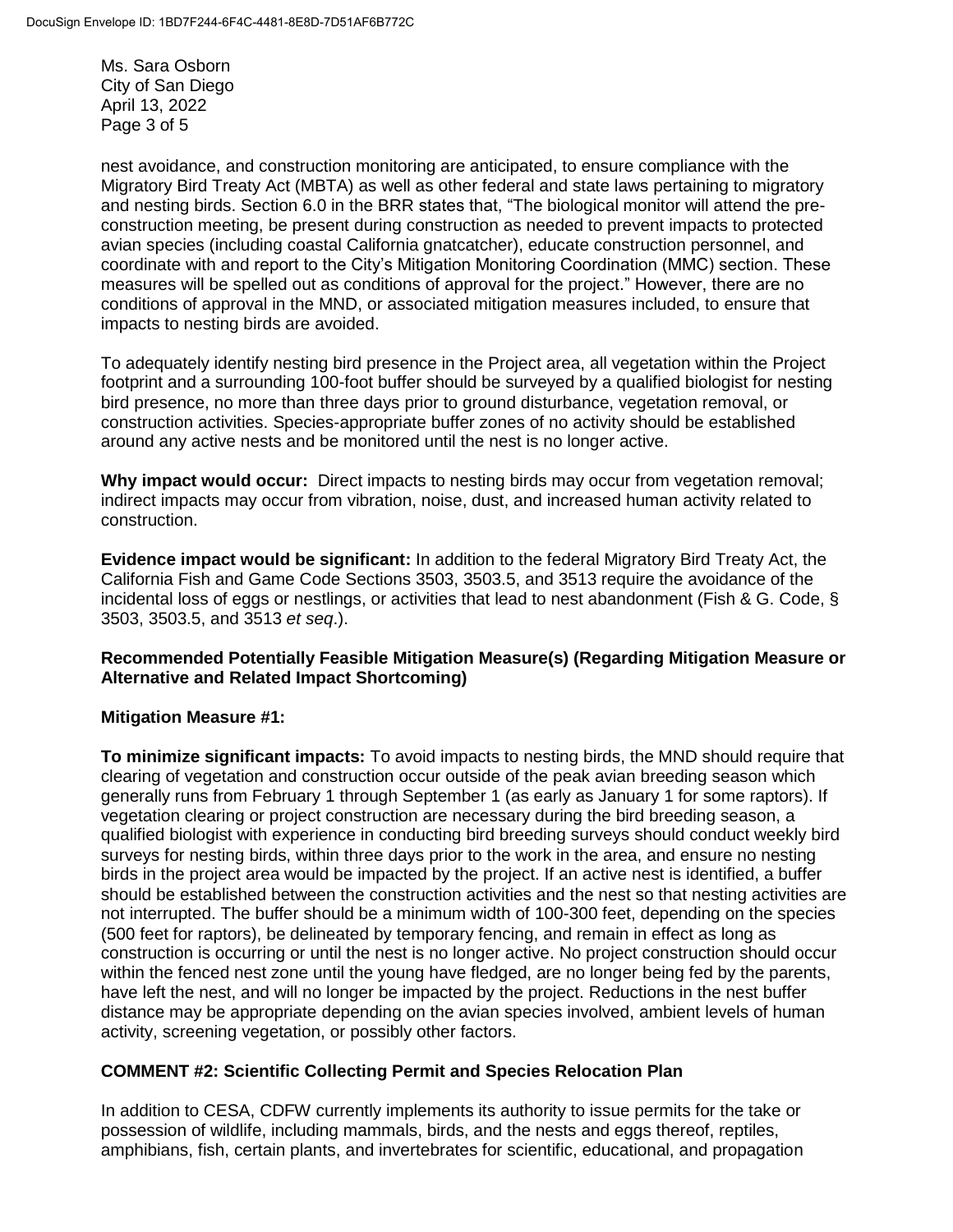Ms. Sara Osborn City of San Diego April 13, 2022 Page 4 of 5

purposes through Section 650, Title 14, California Code of Regulations, by issuing Scientific Collecting Permits.

If wildlife is to be physically touched and/or moved, on-site biologists should be required to obtain, as applicable, Scientific Collecting Permits (SCP). A Species Relocation Plan may be appropriate to establish protocol for relocation of wildlife, including guidelines for the SCP-holding biologist to capture unharmed and release found species in appropriate habitat an adequate distance from the project site, unless they are a CESA- and/or ESA-listed species in which case coordination and direction from CDFW and/or the USFWS, respectively, shall be required.

# **ENVIRONMENTAL DATA**

CEQA requires that information developed in environmental impact reports and negative declarations be incorporated into a data base which may be used to make subsequent or supplemental environmental determinations. (Pub. Resources Code, § 21003, subd. (e).) Accordingly, please report any special status species and natural communities detected during Project surveys to the California Natural Diversity Database (CNDDB). The CNNDB field survey form can be found at the following link:

[http://www.dfg.ca.gov/biogeodata/cnddb/pdfs/CNDDB\\_FieldSurveyForm.pdf.](http://www.dfg.ca.gov/biogeodata/cnddb/pdfs/CNDDB_FieldSurveyForm.pdf) The completed form can be mailed electronically to CNDDB at the following email address: [CNDDB@wildlife.ca.gov.](mailto:cnddb@dfg.ca.gov) The types of information reported to CNDDB can be found at the following link: [http://www.dfg.ca.gov/biogeodata/cnddb/plants\\_and\\_animals.asp.](http://www.dfg.ca.gov/biogeodata/cnddb/plants_and_animals.asp)

## **FILING FEES**

The Project, as proposed, would have an impact on fish and/or wildlife, and assessment of filing fees is necessary. Fees are payable upon filing of the Notice of Determination by the Lead Agency and serve to help defray the cost of environmental review by CDFW. Payment of the fee is required in order for the underlying project approval to be operative, vested, and final. (Cal. Code Regs, tit. 14, § 753.5; Fish & G. Code, § 711.4; Pub. Resources Code, § 21089.)

### **CONCLUSION**

CDFW appreciates the opportunity to comment on the MND to assist the City in identifying and mitigating Project impacts on biological resources.

Questions regarding this letter or further coordination should be directed to Jessie Lane, Environmental Scientist, at [Jessie.Lane@wildlife.ca.gov.](mailto:Jessie.Lane@wildlife.ca.gov)

Sincerely,<br>
Sincerely,

*Varid* Mayer ]<br>...D700B4520375406 David Mayer Environmental Program Manager South Coast Region

ec: State Clearinghouse, OPR – [State.Clearinghouse@opr.ca.gov](mailto:State.Clearinghouse@opr.ca.gov) Cindy Hailey, CDFW – [Cindy.Hailey@wildlife.ca.gov](mailto:Cindy.Hailey@wildlife.ca.gov) Patrick Gower, USFWS – [Patrick\\_Gower@fws.gov](mailto:Patrick_Gower@fws.gov)